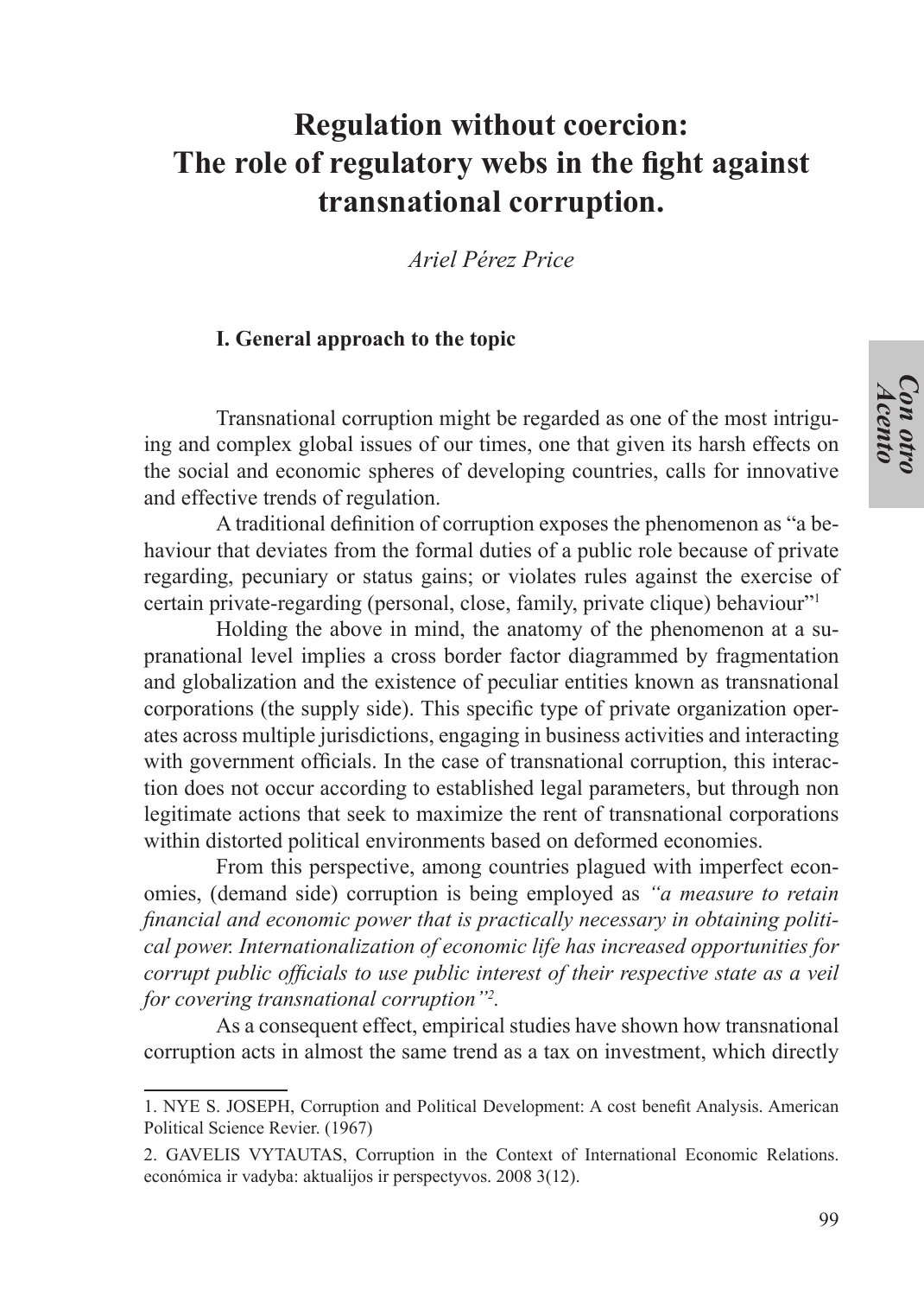produces a distortion on government spending. This situation is identified by an explicit misallocation of funds towards inefficient and overpriced contractors, increasing overall social cost. Hence, it's understandable that corrupt authorities will reward the producer who pays the larger bribe, shifting resources away from quality towards bribe payment. What follows will certainly be the inhibition of development and economic growth. This kind of behaviour definitely urges for regulation.

It is accurate to asses that efforts on confronting the globalize issue of corruption has mainly focused on two perspectives. With regard of the demand side, a natural response from states has concentrated on enacting legislation which prohibit the reception of bribery by government officials and thus criminalizing comparable conducts. On the other hand, there have been attempts to ratchet up supply side solutions to the phenomena with the passage of Anti-Corruption Conventions designed to deter transnational corporations to engage in this kind of behaviour by means of establishing criminal prohibition on this matter.

None of the above stated coercive strategies have been effective on curbing transnational corruption. In that sense, within third world countries (demand side) it is precise to affirm that, *"conjunction of interests of political and economical power had turned the mechanism of acquiring of state power and its functioning into a commodity of corrupt transactions"3 .* Under these circumstances a proper enforcement of law would always be arguable.

With regard to the supply side, it is unfortunate to point out the fact that only multilateral agreements with low targets and compromises have achieved high level of compliance, providing in fact little or not effective reduction in the levels of transnational corruption. *"Compliance with these conventions is the result of political expediency rather than a sustained commitment on the part of the States to deter their corporations engaging in transnational bribery"4 .*

Providing these not too stimulating results, there is a recent tendency that tries to analyze the subject of transnational corruption from a multilateral approach, taking into account the role of a plurality of actors involved and not just focusing on the state as sole regulator and source of legislation. As many other global issues, transnational corruption involves a conglomerate of actors such as *"states, officials, regulators, non-government organizations, civil society and, not least transnational corporations. Yet despite the centrality of such non-state actors, much of the literature on corruption has neglected any close* 

<sup>3.</sup> Supra Note

<sup>4.</sup> OBIDAIRO SIMEON, The Prospective Role of Anti-Corruptions in Curbing Transnational Bribery by Corporations. University of London (2005).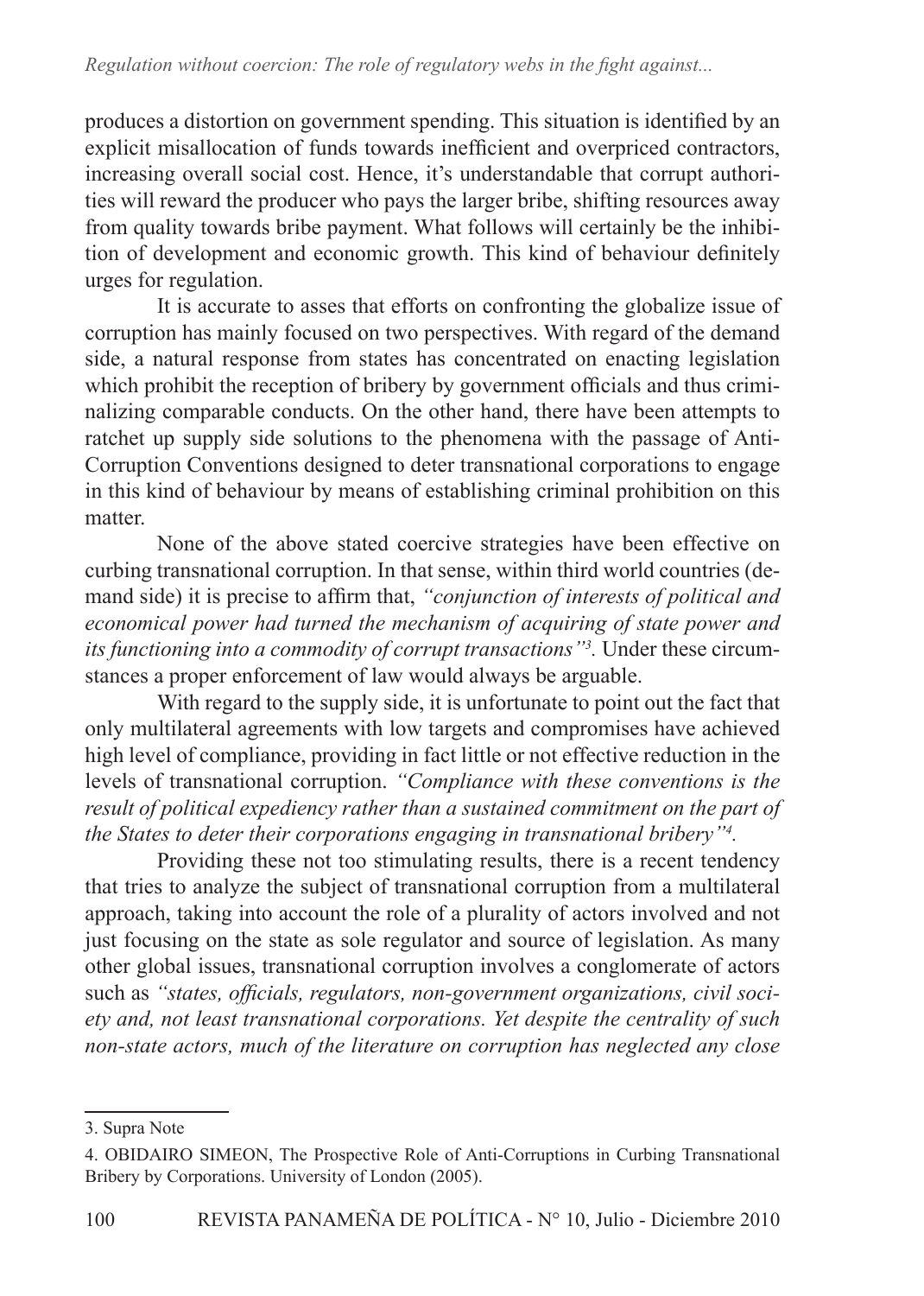*Con otro Acento*

*analysis of them".5*

Furthermore these actors dynamically interact in diverse ways and aspects contributing to the foundation of non hierarchical and non state manifestations of law and regulation. This is what legal pluralists define as *soft law*, certainly an innovative approach that stands as an appealing alternative to deal with global problems such as corruption.

Authors such as Braithwaite and Drahos as quoted by Delaney in his seminal paper *"Transnational Corruption; Regulation Across Borders"*, assess the necessity to delve into non state methods of regulation basically involving dialogue, influence and reputation among transnational actors; methods that seem to be particularly beneficial within an environment where no supranational sovereignty exists and the effectiveness of intergovernmental cooperation remains limited.<sup>6</sup> This becomes the foundation of normative structures known as *"regulatory webs"*, specifically *"dialogic webs"* as opposed to traditional *"webs of coercion".*

The global regulation of transnational issues such as corruption, focusing on non traditional mechanisms as the above specifies, remains an appealing subject of study which certainly requires a multidisciplinary approach in order to delve into its very much complex aspects.

From a legal perspective, the focus of this new approach stands on the implicit connotations that arise as horizontal manifestations of norms and standard of conducts emerge on the global environment, as well as the prospective effects of those norms with regard of activities involving the state and private actors. From my perspective, the analysis and understanding of spontaneous and non coercive forms of regulation at supranational levels configures itself as a stimulating and innovative academic subject which requires profound and even more frequent efforts in order to reveal up the complexities and alternatives of our global reality.

On the other hand the subject remains of a great relevance, given the distressing social and economic effects of transnational corruption on poor countries. From a political and social perspective transnational corruption *"has the potential to create a disaffected civil society which leads to a plethora of social evil. Societies of disaffected people do not support their elected leaders or respect the rule of law, allow their institutions to erode and could ultimately see their society teetering on the brink of collapse"7 .*

<sup>5.</sup> DELANEY PATRICK, Transnational Corruption: Regulation Across borders. Virginia Journal of International Law. 2007, Vol 47; Number 2, pages 413-462.

<sup>6.</sup> Supra Note.

<sup>7.</sup> WARE GLEN, NOONE GREGORY, The Anatomy of Transnational Corruption. International Affairs Review, Volumen 14, No. 2. 2005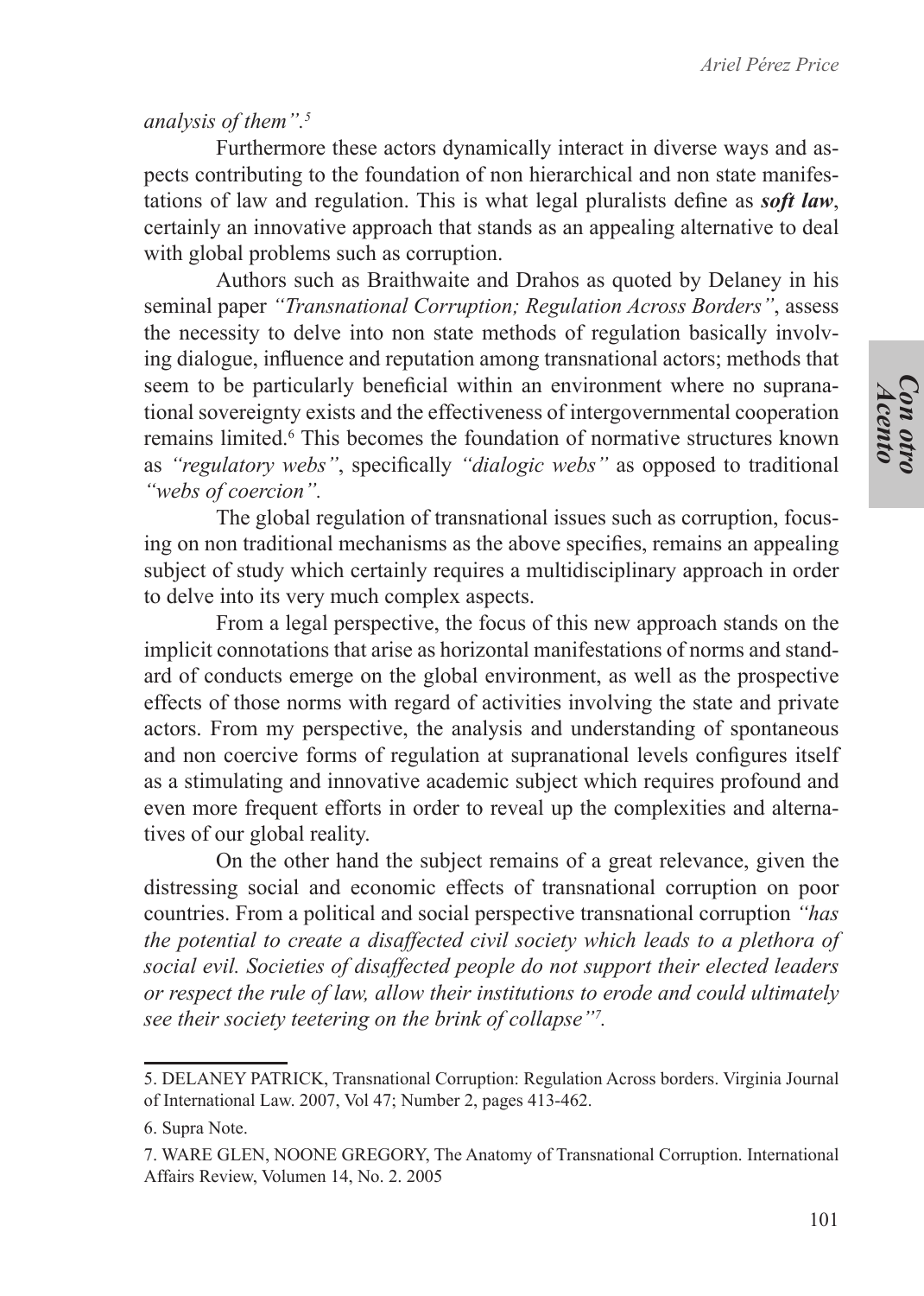### *Regulation without coercion: The role of regulatory webs in the fight against...*

Such devastating effects call for a more effective approach to the matter; one that should take into consideration the plurality of actors interacting at a supranational level, in order to modify negative but rational parameters of behaviour.

## **II. The prospective effect of regulatory webs on deterring transnational corruption: Identifiying a research area.**

The main object of this paper is to assess the academic necessity of exploring in detail the peculiarities, advantages and limitations of non hierarchical methods of regulation based on soft law, specifically with regard to transnational corruption.

This might imply as noted by Delaney, a detailed analysis of the role of *"regulatory webs",* and their non-state participants such as the international civil society and transnational corporations. It will be then consequent to explore the normative activity that takes place within these structures, one that appeals to dialogue and persuasion as a mean to achieve a redefinition of interests', rather than deterrence based solely on the threat of legal sanctions as in the traditional sense given by the state and the law.

Accordingly, it has become an academic issue to identify if regulatory webs are a feasible and effective mechanism to generate compliance with regulatory goals in the international sphere, specifically with regard of transnational corruption. One of the basic arguments to support this theoretical approach will be that webs of control are less important than webs of dialogue within global regulatory regimes.

In this sense, the approach to the regulation of transnational corruption requires to be a comprehensive one. It needs to focus on the multiplicity of actors involved in the phenomenon, rather than remaining conceptually and exclusively attached to the state. From that perspective, special attention might be given to non-state actors and the way they interact, structuring *dialogic webs*.

It is in this particular aspect that we have found an important gap in academic literature. For obvious reasons till this moment, academic effort has been mostly conducted to analyze the normative parameters implemented by the state or international bodies such as the Organization for Economic Co-operation and Development (OECD) and the United Nations (UN). Nevertheless, very little has been written about the regulatory role of other participants such as the international civil society and other non governmental organizations that currently interact among each others in connection with state authorities, forming webs of influences that might be able to achieve, until certain extend, an expected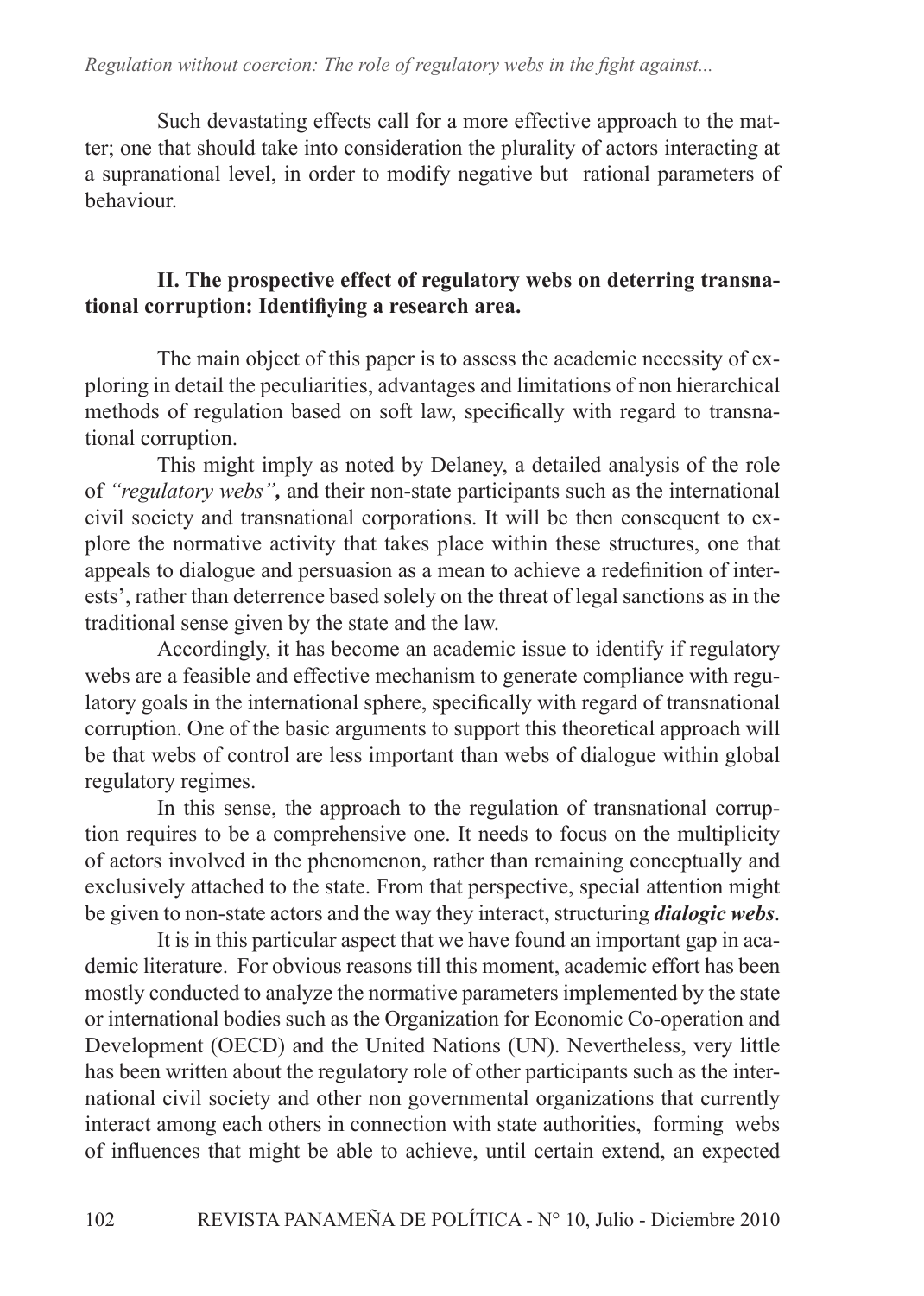globalization of regulation.

The proper role of transnational corporations within the so mentioned webs has been neglected or at least overestimated; although, the position of these entities as main subject of regulation remain very clear. In this sense, very few *"scholars such as Parker and Braithwaite have advocated dialogic mechanisms of corporate regulation that, through consultation between corporation and regulator, enhance the likelihood of compliance".8*

It is our view that it is of an utmost importance to determine the effectiveness of dialogic webs in matters related to the prevention and deterrence of transnational corruption, taking into account a deep analysis of their operational mechanisms. This might include, following Delaney's approach: a) The role of epistemic communities on redefining interest; b) Reputation as a restraint mechanism of behaviour; c) The creation of intellectual resources valuable to corporations; d) The incorporation of habitual compliance into organizational routines<sup>9</sup>

It is important to address that dialogic webs are mainly based on epistemic communities, as defined by Hass *"a network of knowledge-based experts or groups with an authority claim to policy-relevant knowledge within the domain of their expertise. Members hold a common set of casual beliefs and share notion of validity based on internally defined criteria for evaluation, common policy projects, and share normative commitments".10* These kind of fractured communities are particularly important for issue definition as well as for successfully communicated norms.

A research agenda with regard of this subject should imply the identification of community memberships $11$ , determining their principles and causal beliefs, tracing their activities and finally demonstrating their influence on the fight against transnational corruption.

It is important to point out that current academic literature mostly emphasises on the way epistemic communities' influences the behaviour of states. In this regard an important issue is to understand if this range of influence might effectively affect the behaviour of transnational corporations', by means of a redefinition of interest?

Another important subject of analysis reflects on the way reputation acts as restraint of behaviour taking into account theories of *"complex interde-*

<sup>8.</sup> Supra Note 5

<sup>9.</sup> Idem

<sup>10.</sup> HASS M. PETER: Epistemic Communities and International Policy Coordination. International OrganizationNo. 46. 1992

<sup>11.</sup> According to Delaney an epistemic community focusing on corruption has existed for some years. It includes among its members international actors such a The International Chamber of Commerce and Transparency International. Our proposed research will extend on this subject.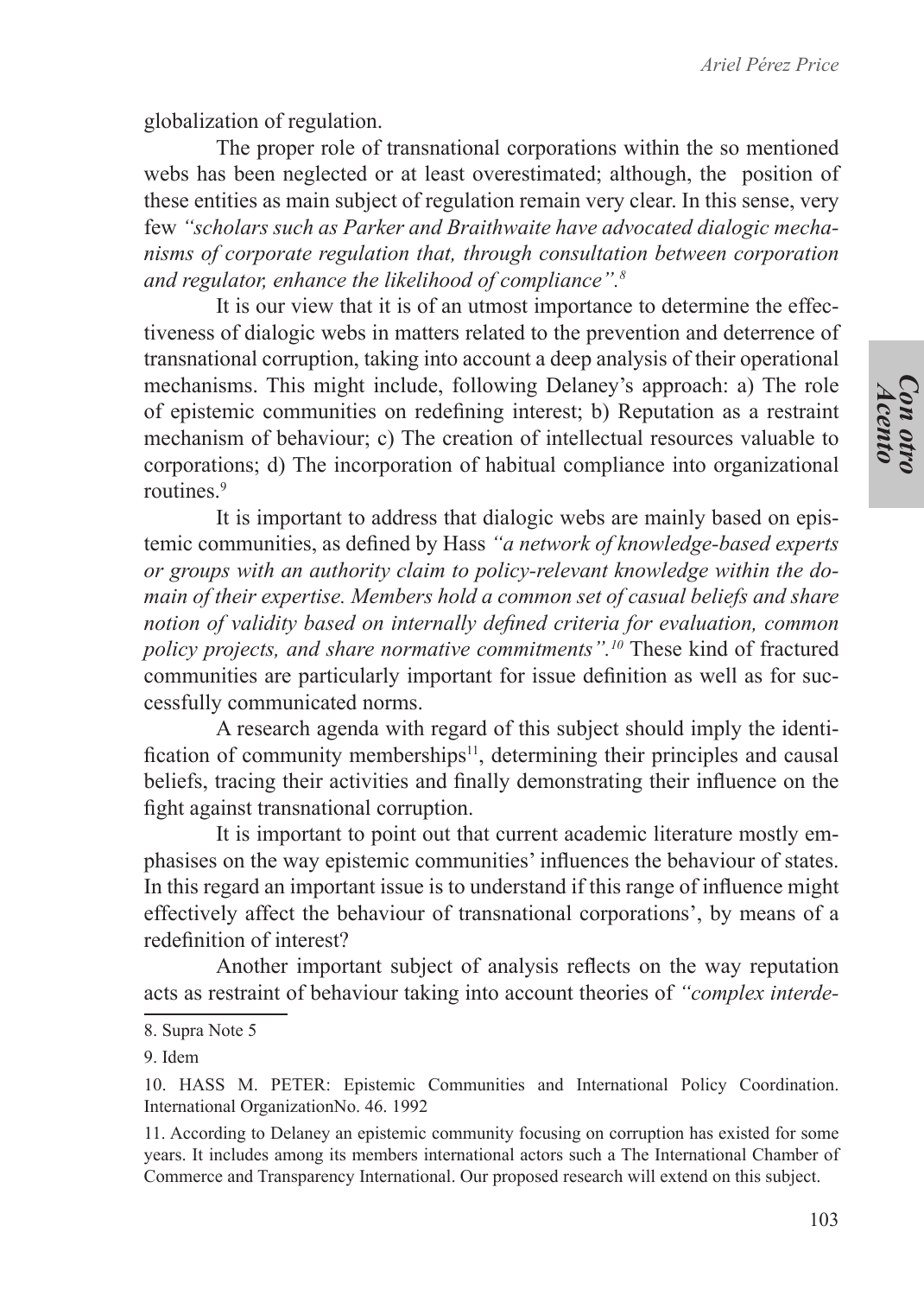*pendence*". In the specific case of corporations, it is argued that this kind of entity relies on others for cooperation in different areas. In this sense, the intrinsic mechanism of interrelationship that operates is such that to gain the benefits of one cooperative scheme, an actor may have to suffer the negative consequences of another. Hence corporations may accept to fulfil obligations which do not appear to be in their direct interest, as part of a rational strategy based on seeking a larger, beneficial cooperative whole<sup>12</sup>.

As in the case of epistemic communities, *"complex interdependence theories"* were initially rationalized as to be applied to explain the behaviour of the state. It would be interesting to figure out to what extent they might be effectively applied to transnational corporations.

Another area of interest is to estimate the value of dialogic webs as a producer of authoritative information that might be used by corporations in the creation of their internal policies. *"Instead of investing heavily in their own compliance procedures, corporations are able to draw upon the resources provided by non-government organizations. Hence such organizations engage in a form of private capacity-building, making it easier for corporations to regulate themselves".13* Examples in this regard are: The International Chamber of Commerce Rules of Conduct; Hence and Dunfee´s C2 principles and the International Integrity Pact and Business Principles.

There are obvious advantages in promoting routinized compliance within the corporation as an inner organizational mechanism for corporate control. The internalization of rules of conduct emanated from dialogic webs might be able to save in transaction cost with regard of decision making processes within a corporation. This is so because there will be no need to evaluate in every case the advantages or disadvantages of compliance in regard of rules dealing with anticorruption procedures.

The above exposed group of arguments, mainly extracted from Delaney`s work, gives us the chance to diagram the following set of prospective hypothesis.

- I. Dialogic webs are far more efficient than webs of rewards and control within global regulatory regimes.
- II. The regulatory influence of epistemic communities relies on "knowledge specificity", and on its potential to define and transmit standard of conducts to those involved.
- III. Reputation acts as a restraint mechanism of behaviour to transnational corporations, mainly based on complex interdepence.

<sup>12</sup> See KEOHANEE O. ROBERT,NYE S. JOSEPH. Power and Interdependence. (1989

<sup>13</sup> Supra Note 5.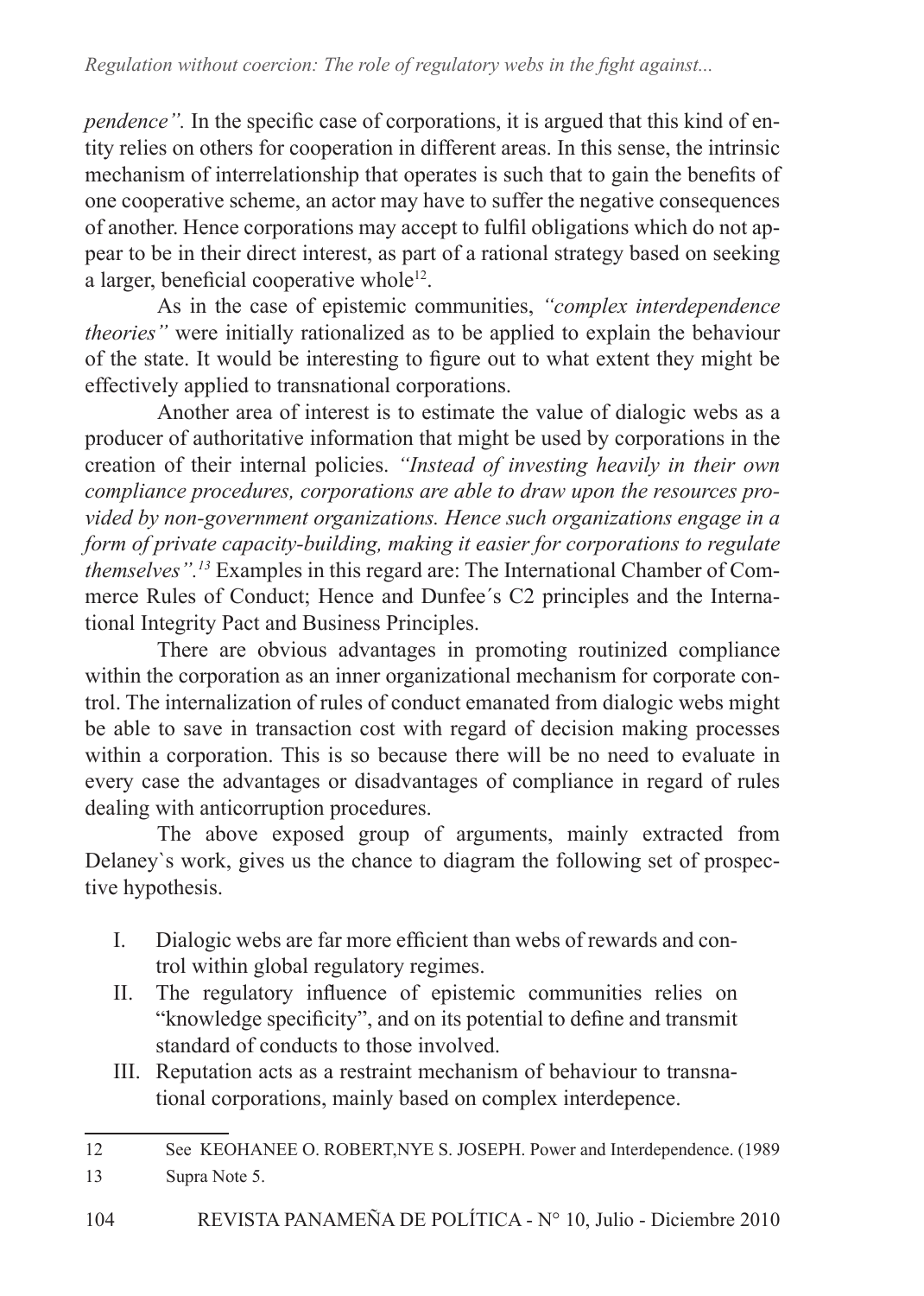- IV. Authoritative information produced by dialogic webs saves on transaction cost to corporations on matters related to self-regulation.
- V. Routinized compliance to norms emanating from dialogic webs operates as a feasible mechanism for corporate control.

## **III. Theoretical perspective and methodological approach to a further research.**

As an introduction to describe the relation of transnational corruption and corporations, as well as the current stage of the debate in matters related to traditional deterrence mechanisms, we find appropriate to rely on the agency framework.

From then on, it is our view that the theoretical perspective of any proposed research should focus on global governance theories<sup>14</sup> as an analytical tool to asses a continuing lack of efficiency and predominance of the state as traditional source of authority and hierarchical control, specifically in connection with supranational matters.

Under this theoretical view it becomes necessary to look beyond the state in order to achieve effective regulatory methods concerning global problems. This ground-breaking approach calls for a horizontal enforcement of an innovative kind of normative tool, different from that traditionally known as law. Self regulation should be the issue of discussion.

We advise on this theoretical perspective taking into account the difficulties in the regulation of transnational corporations, the supply side in the anatomy of the phenomena called transnational corruption. In this sense, it is undeniable the inefficiency of the state on exercising its regulatory powers with respect to the transnational corporation. On the other hand there is a palpable inability of the law to provide redress in instances of transnational corporate wrong doing. There is "an increasing gap between transnational activities occurring with little regard to political boundaries, and law generated by national bodies whose authority ceases at the border".15

The above stated issue of transnationality, requires in our view the application of a functional analysis of the role of the law which effectively contrasts legal with non legal forms of regulation. This theoretical operation might be done based on drawing upon concepts of the economic based theory of Law

<sup>14</sup> Rational Choice and Social Capital theories might be influences.

<sup>15</sup> NICHOLS PHILIP, The Myth of Anti Bribery Laws as Transnational Intrusion, 2000. Cornell Internacional Law Journal, NO. 33.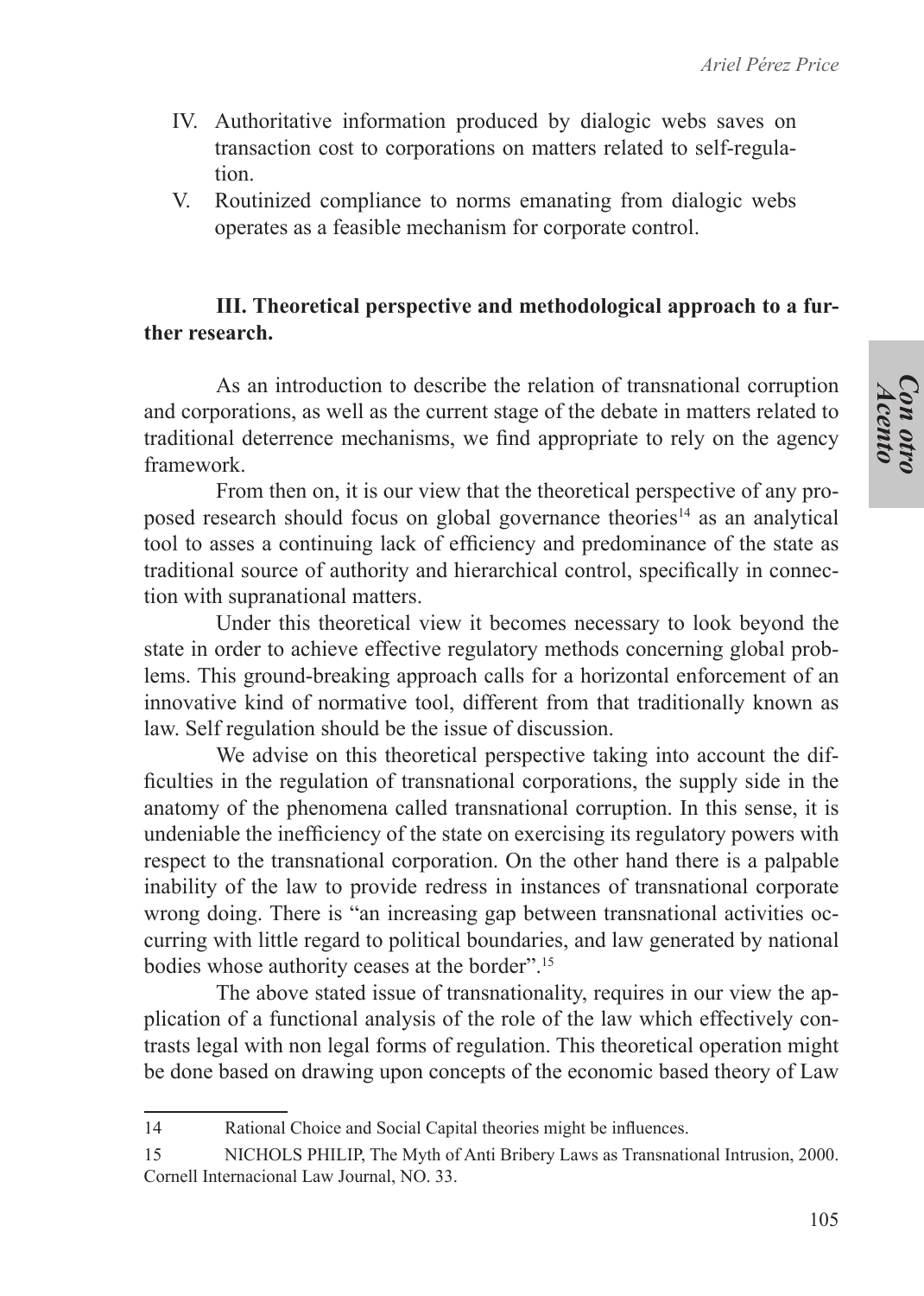and Social Norms and Luhmans' theory of social system<sup>16</sup> as a way of understanding the upraising of global governance regimes as inductive processes of cooperative collective behaviour, i.e any behaviour that contributes to the resolution of collective action problems.

In this very same respect observations should rely on *"governance without government"17* theories, as a reference to non-hierarchical modes of coordination and the involvement of non state actors in the formulation and implementation of global policies to overcome transnational corruption.

Theoretically any research approach in this matter should be committed to pluralism, being its purpose, as it has been shown, to apply alternative analytical perspectives and test competing hypothesis.

Concerning the methodological approach we vote for network analysis, as a clear mechanism to establish the rationality of regulatory webs. Let us first define the Level of the Analysis:

Essential cooperation is needed in order to diagram the interaction of global actors within regulatory webs. In this sense, inter-organizational relations might represent the main level of analysis to a proposed study. According to our view a network perspective on organizations would be considered as "networks of recurring relationships and organization and environment as fields of relationships that binds together the most significant elements of organizations".<sup>18</sup> According to this, an inter-organizational perspective is suitable to explore contemporary interaction under global governance.

Network analysis is a well structured methodology with definitions of terms as centrality, cohesivesiness, prominence, equivalence and range<sup>19</sup>. From this view, a web or inter-organizational network might be analyzed from a micro level and a macro level. The micro level is specifically concerned with situations such as how global actors made their decisions. The macro level on its side is concerned with the way these actors interact with other organizations and how those factors influence the outcomes of supranational cooperation.

The Unit of Analysis would be the organizations. Our view assumes

<sup>16.</sup> Gralf-Peter Calliess & Moritz Renner, From Soft Law to Hard Code: The Juridification of Global Governance. http://ssrn.com/abstract=1030526

<sup>17.</sup> Rosenau, JN, and Czempiel, Governance without Government: Order and Change in WorldPolitics (Cambridge, Cambridge University Press 1992).

<sup>18.</sup> NOHRIA, N., ECCLES, R.G. (Eds),Networks and Organizations, HBS Press, Boston, MA, 1992.

<sup>19.</sup> International relations research has regarded networks as a particular mode of organization, distinguished from markets or state hierarchies. In contrast, network analysis permits the investigation and measurement of network structures—emergent properties of persistent patterns of relations among agents that can define, enable, and constrain those agents. See Hafner-Burton, Kahler and Montgomery: Network Analysis for International Relations. Cambridge University Press. 2009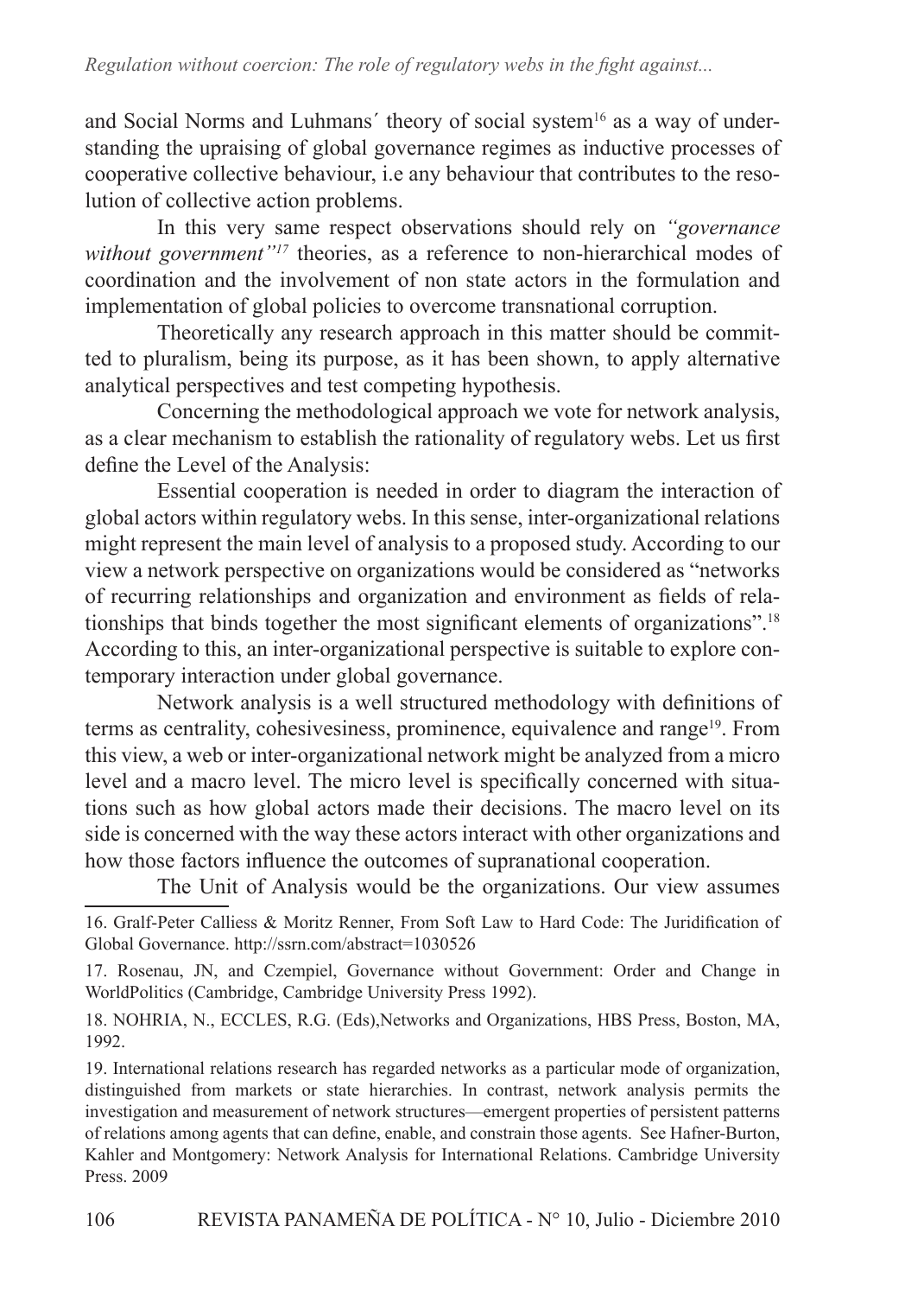that organizations integrating a web have autonomy to form some interaction strategies of their own accord. Those strategies would be given according to their culture, standards and operating procedures.

According to the above methodology, the major dependable variables of a prospective study will be given by establishing and measuring the outcome of interaction/ cooperation within global actors in a web. These major dependable variables consist of various sub-variables such as: effectiveness, quality, redefinition of interest, increase of interaction, equalization of interest and patterns of cooperation.

The variable mainly includes the following sources: The seminal work by John Braithwaite and Peter Drahos, Global Business Regulation (2000); Peter Haas *"Choosing to Comply: Theorizing from International Relations and Comparative Politics and Patrick X Delany "Transnational Corruption: regulation Across Borders".*

The independent variables will be: global actors and its role on global regulation. It will be of a great interest to analyze the inner structure of transnational corporations and non-governmental organizations as international transparency in order to understand how they might affect the outcome of webs interaction.

#### **Bibliography**

BERLE, A. A., and C. GARDINER. MEANS: The Modern Corporation and Private Property. New York: The Commerce Cleaning House, 1932

CARRINGTON PAUL D., American Law and Transnational Corruption: Is There a need for a Lincoln's Law Abroad.

DELANEY PATRICK, Transnational Corruption: Regulation Across borders. Australian National University. 2006.

EASTERBROOK, F. H., and FISCHEL D. R., The Economic Structure of Corporate Law. In Edited by Anonymous Harvard University Press, 1993.

GAVELIS VYTAUTAS, Corruption in the Context of International Economic Relations. económica ir vadyba: aktualijos ir perspectyvos. 2008 .

GRALF-PETER CALLIESS & MORITZ RENNER, From Soft Law to Hard Code: The Juridification of Global Governance. 2009.

HASS M. PETER: Epistemic Communities and International Policy Coordination. International Organizations. 46. 1992.